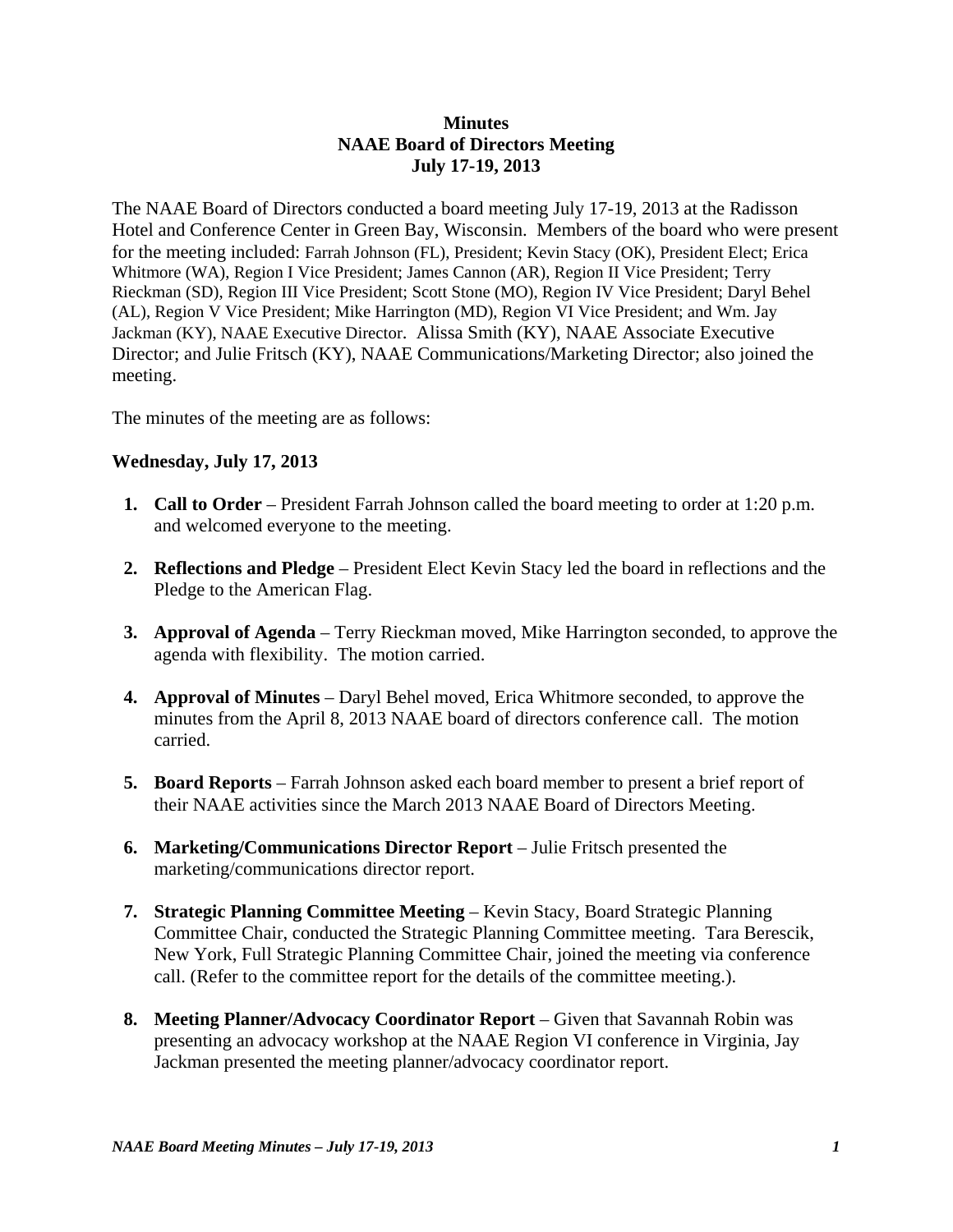- **9. Executive Director Report** Jay Jackman presented to the board his executive director's report.
- **10. Associate Executive Director Report** Alissa Smith presented to the board her associate executive director's report.
- **11. Membership Report** Alissa Smith presented to the board the membership report.
- **12. 2013 National FFA Convention**  Julie Fritsch and Alissa Smith presented to the board NAAE's plans for the national FFA convention. Alissa polled the board members and recorded their needs for sleeping rooms at the Hampton Inn for national FFA convention, as follows:

| Farrah Johnson 5 Kevin Stacy |                                    | 4 | Erica Whitmore 2 |          |
|------------------------------|------------------------------------|---|------------------|----------|
|                              | James Cannon 2 Terry Rieckman      |   | 0 Scott Stone    | $\theta$ |
|                              | Daryl Behel 6 Michael Harrington 2 |   |                  |          |

*President Farrah Johnson recessed the board meeting for the day at 5:40 p.m. and reconvened the meeting at 8:00 a.m. on July 18, 2013.* 

# **Thursday, July 18, 2013**

- **13. Scholarship Approval** Kevin Stacy moved, Erica Whitmore seconded, to approve the upper division scholarship recipients as presented. The motion carried.
- **14. CASE Report** Jay Jackman presented a report on the progress of the Curriculum for Agricultural Sciences Education (CASE) initiative.
- **15. 2014 NAAE Regional Meetings** The board discussed the possibility of conducting the 2014 NAAE Regional Meetings in conjunction with the National FFA Alumni. It was agreed that we would continue to talk with the FFA alumni staff about this and that NAAE regional vice presidents would talk with their host state leaders about this. September 1 is the targeted date to finalize details with host states.

#### **2014 Regional Meeting Locations and Dates**

| Region I   | Honolulu, Hawaii    | April 16-19                      |
|------------|---------------------|----------------------------------|
| Region II  | Manhattan, Kansas   | June 15-18                       |
| Region III | Madison, Wisconsin  | June 17-19 (with WI association) |
| Region IV  | Lexington, Kentucky | June 24-26                       |
| Region V   | TBD, Alabama        | June 23-25                       |
| Region VI  | TBD, Connecticut    | July $6-9$                       |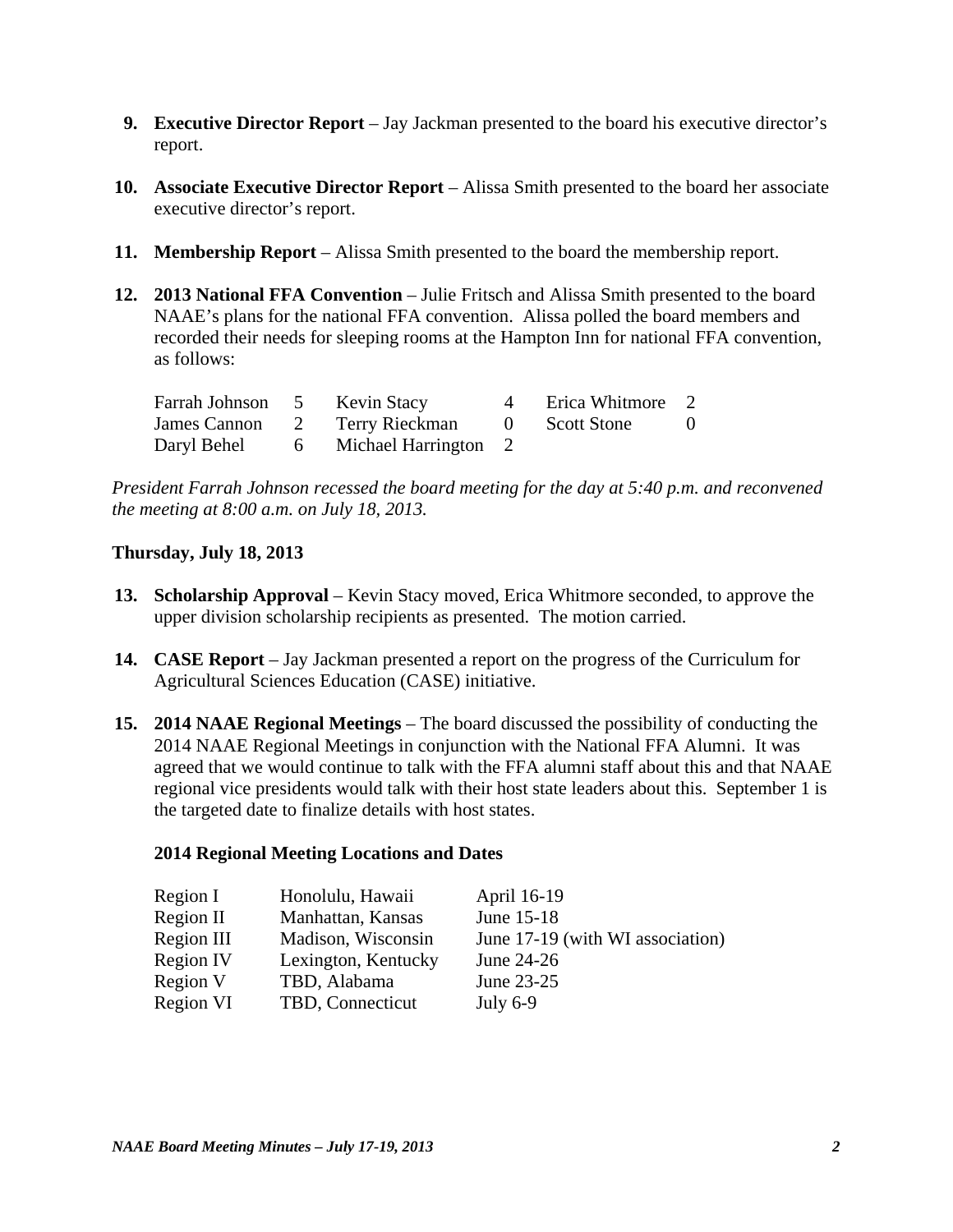- **16. Member Services Committee Meeting**  Daryl Behel, Board Member Services Committee Chair, conducted the Member Services Committee meeting. Troy Talford, Wisconsin, Full Member Services Committee Chair, joined the meeting via conference call. (Refer to the committee report for the details of the committee meeting.)
- **17. Policy and Bylaws Committee Meeting James Cannon, Board Policy and Bylaws** Committee Chair, conducted the Policy and Bylaws Committee meeting. Christa Williamson, Minnesota, Full Policy and Bylaws Committee Chair, joined the meeting via conference call. (Refer to the committee report for the details of the committee meeting.)
- **18. Professional Growth Committee Meeting Erica Whitmore, Board Professional Growth** Committee Chair, conducted the Professional Growth Committee meeting. Sherisa Nailor, Pennsylvania, Full Professional Growth Committee Chair, joined the meeting via conference call. (Refer to the committee report for the details of the committee meeting.)

#### *Farrah Johnson recessed the board meeting for lunch from 11:45 a.m. until 1:00 p.m.*

 **19. Awards Approval** – Terry Rieckman moved, Erica Whitmore seconded, to accept the list of award recipients as selected within the regions with staff flexibility to fill awards that are to date not filled. The motion carried.

 Michael Harrington moved, James Cannon seconded, to authorize staff to develop an application for the pilot mid-career professional development program. The motion carried.

- **20. NAAE Convention** Alissa Smith reviewed with the board the schedule for the convention and the plans for the multi-media awards presentations.
- **21. Marketing Committee Meeting**  Mike Harrington, Board Marketing Committee Chair, conducted the Marketing Committee meeting. Joe Linthicum, Maryland, Full Marketing Committee Chair, joined the meeting via conference call. (Refer to the committee report for the details of the committee meeting.)
- **22. Public Policy Committee Meeting**  Terry Rieckman, Board Public Policy Committee Chair, conducted the Public Policy Committee meeting. Teresa Lindberg, Virginia, Full Public Policy Committee Chair, joined the meeting via conference call. (Refer to the committee report for the details of the committee meeting.)
- **23. Finance Committee Meeting**  Scott Stone, Board Finance Committee Chair, conducted the Finance Committee meeting. Bethany Knowlton, Connecticut, Full Finance Committee Chair, joined the meeting via conference call. (Refer to the committee report for the details of the committee meeting.)
- **24. National Teach Ag Campaign Update** Ellen Thompson joined the meeting via conference call to present a report from the National Teach Ag Campaign.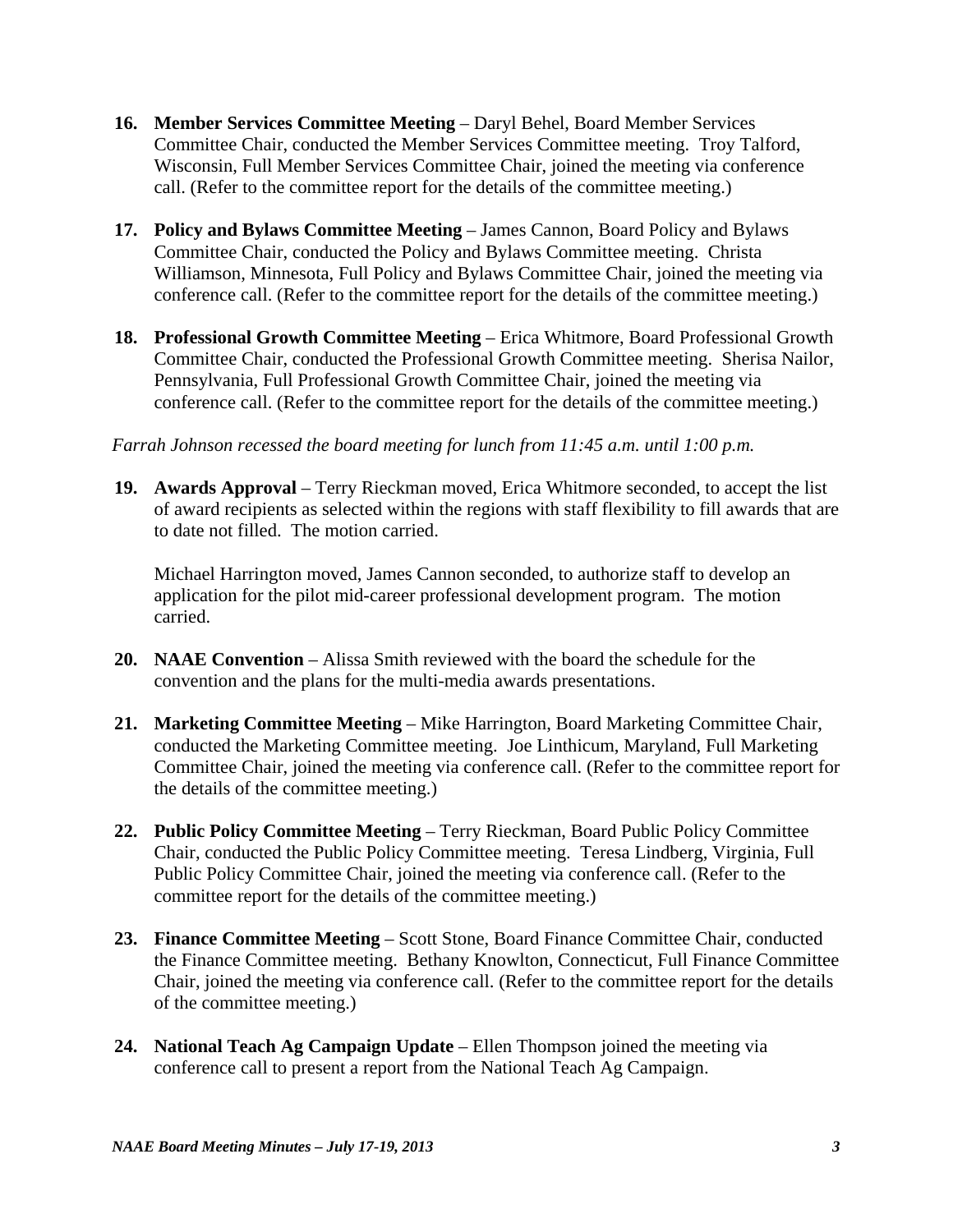- **25. National FFA Foundation Board of Trustees Update** Greg Curlin joined the meeting via conference call to present a report on the activities of the National FFA Foundation Board of Trustees. Greg reported that there was a movement to reduce the number of trustee positions for educators and to create more positions for business and industry representatives; this was not successful to date. Three additional business and industry positions are being added. They are interviewing for the "president" position (note new title for chief executive of the Foundation). There is some interest in moving back to having one shared CEO and one shared CFO for the National FFA Organization and the National FFA Foundation. NAAE would not be supportive of have shared positions between the National FFA Organization and the National FFA Foundation.
- **26. 2013 NAAE Convention Logistics** Savannah Robin joined the meeting by conference call and discusses NAAE convention logistics with the board members.
- **27. Board Appointments** NAAE needs to fill two positions at the pre-convention board meeting … National FFA Foundation Board of Trustees and National FFA CDE Advisory Committee. Board members should bring 20 copies (3-hole punched and stapled) of credentials of nominees (letter of interest and resume) to the pre-convention NAAE board meeting.
- **28. National Council for Agricultural Education Update** Ken Couture joined the meeting via conference call to present the Council report. Ken reported that Mike Honeycutt is the new managing director and SAE renewal coordinator for the Council. SAE will be the topic for the 2014 National Agricultural Education Summit.

*President Farrah Johnson recessed the board meeting for the day at 5:15 p.m. and reconvened the meeting at 8:00 a.m. on July 19, 2013.* 

# **Friday, July 19, 2013**

- **29. Strategic Planning** The board members reviewed the strategic planning work that was done at the regional meetings and assigned committees to each objective. It was agreed that staff would provide an updated copy of the strategic plan to the board members by COB Friday, July 26. It was also agreed that board members would provide indicators to Alissa smith by COB Thursday, August 15. The next board conference call will be Tuesday, September 3, at 6:15 p.m. Eastern time, during which the indicators for the strategic plan will be discussed and approved.
- **30. National FFA Alumni Council Update** Bonnie Kegler met with the board members and presented an update from the National FFA Alumni Council.

# **31. Committee Reports**

**a. Finance Committee Report** – Scott Stone presented the Finance Committee report. Kevin Stacy moved, Terry Rieckman seconded, to adopt the Finance committee report. The motion carried.